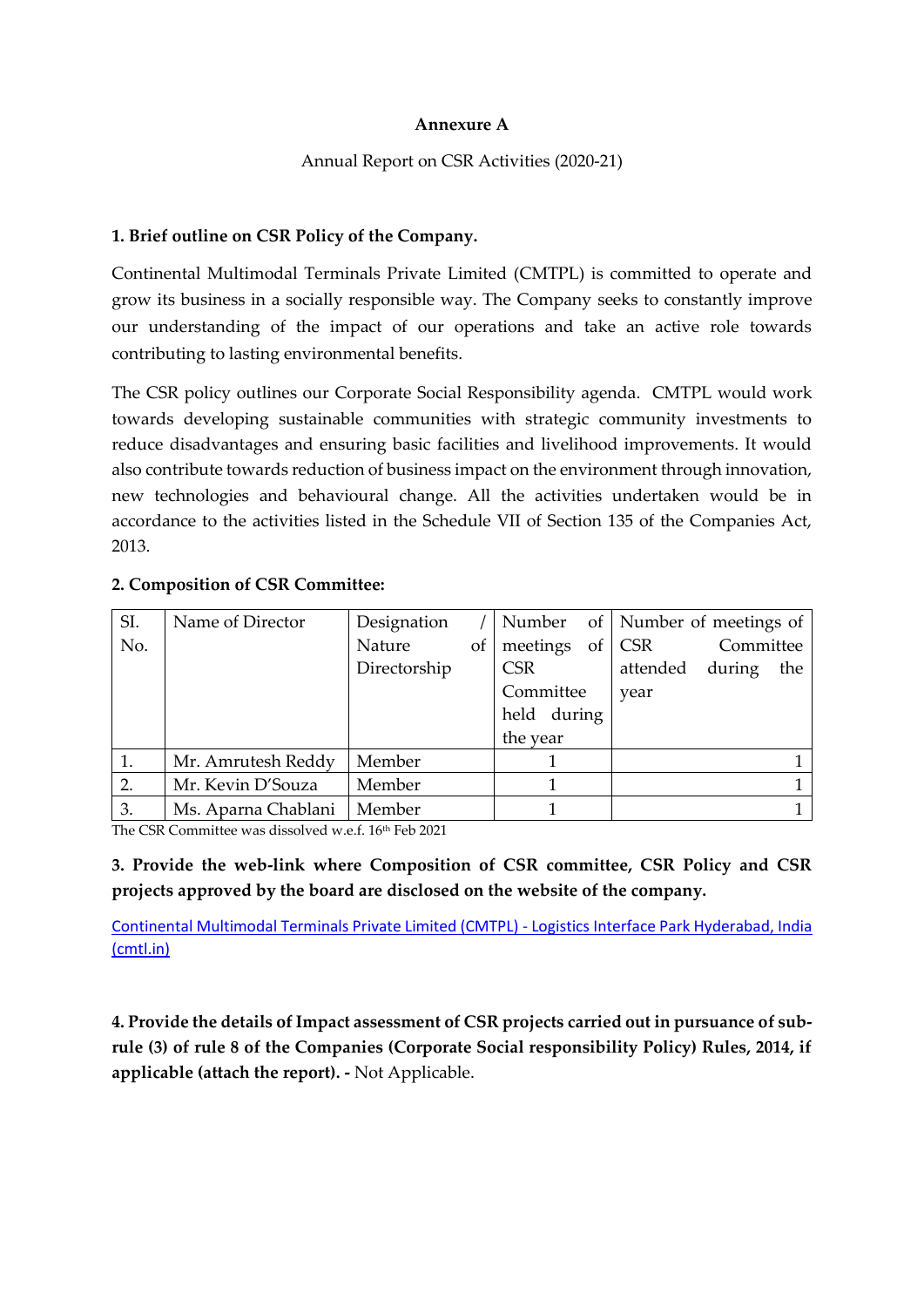**5. Details of the amount available for set off in pursuance of sub-rule (3) of rule 7 of the Companies (Corporate Social responsibility Policy) Rules, 2014 and amount required for set off for the financial year, if any –** Not Applicable.

| SI.<br>NO. | <b>Financial Year</b> | Amount available for set-off from   Amount required to<br>preceding financial years (in Rs) | be set-off for the<br>financial year, if any<br>(in Rs) |
|------------|-----------------------|---------------------------------------------------------------------------------------------|---------------------------------------------------------|
|            |                       | NIL                                                                                         | NIL                                                     |
|            | TOTAL.                |                                                                                             |                                                         |

6**. Average net profit of the company as per section 135(5):** ₹43,364,397

**7. (a) Two percent of average net profit of the company as per section 135(5):** ₹8,67,288

**(b) Surplus arising out of the CSR projects or programmes or activities of the previous financial years:** Not Applicable.

**(c) Amount required to be set off for the financial year, if any:** Not Applicable

**(d) Total CSR obligation for the financial year (7a+7b-7c):** ₹8,67,288

**8. (a) CSR amount spent or unspent for the financial year:**

| Total                 | Amount Unspent (in Rs.)   |                                 |                                                                                    |         |            |  |  |  |  |
|-----------------------|---------------------------|---------------------------------|------------------------------------------------------------------------------------|---------|------------|--|--|--|--|
| Amount                | Total                     |                                 | Amount   Amount transferred to any fund specified under                            |         |            |  |  |  |  |
|                       |                           |                                 | Spent for   transferred to Unspent   Schedule VII as per second proviso to section |         |            |  |  |  |  |
| the                   |                           | CSR Account as per $  135(5)$ . |                                                                                    |         |            |  |  |  |  |
| Financial             | section 135(6).           |                                 |                                                                                    |         |            |  |  |  |  |
| Year. $(\bar{\zeta})$ | Amount.                   |                                 | Date of Name of the Fund                                                           | Amount. | Date<br>of |  |  |  |  |
|                       | $(\overline{\mathbf{x}})$ | transfer.                       |                                                                                    |         | transfer.  |  |  |  |  |
| 8,73,828              | ΝA                        |                                 | <b>NA</b>                                                                          | NA      | <b>NA</b>  |  |  |  |  |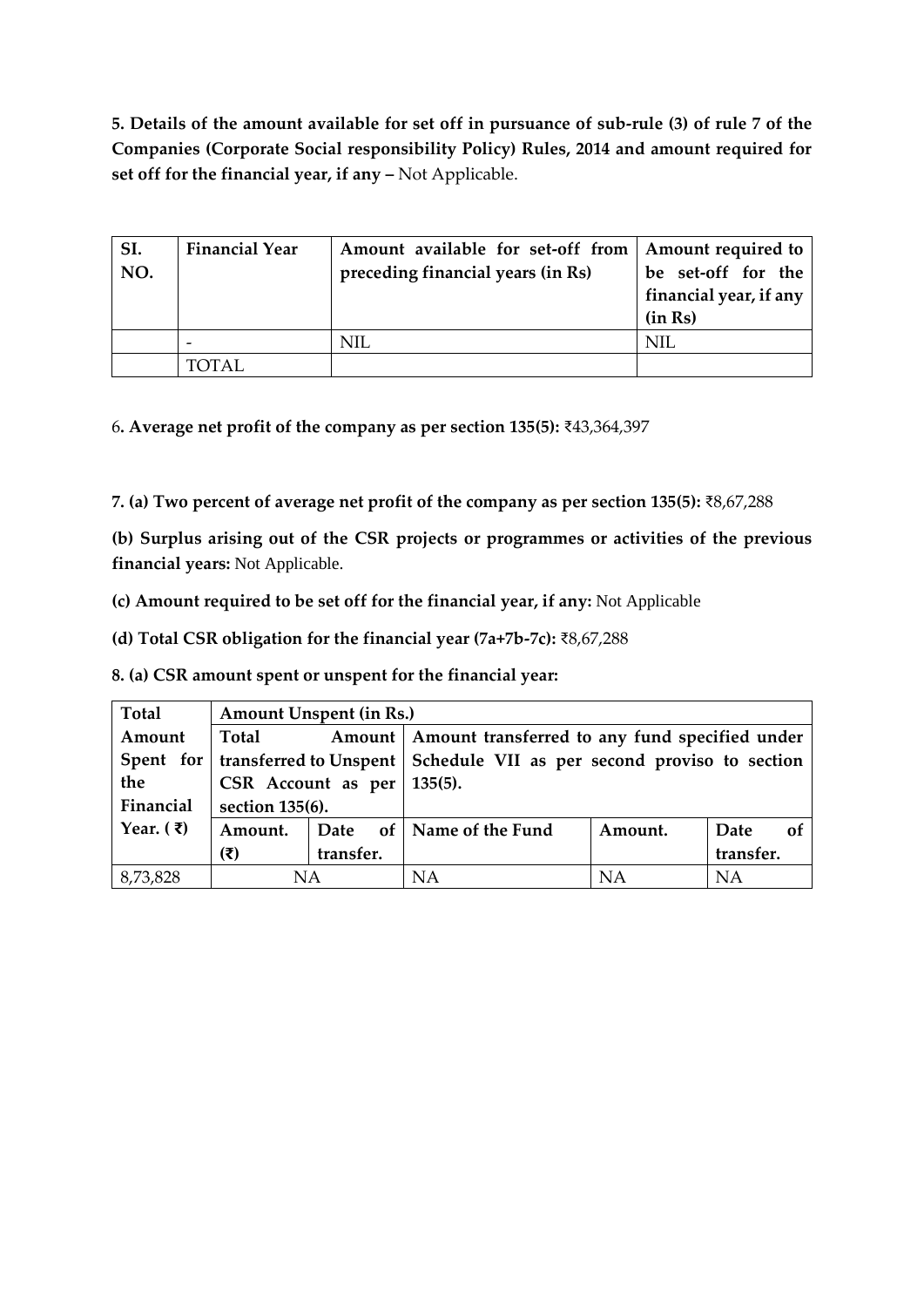| (b) Details of CSR amount spent against ongoing projects for the financial year: Not Applicable. |  |
|--------------------------------------------------------------------------------------------------|--|
|                                                                                                  |  |

| SI. | Name of the | Item from the                            | Local        | Location of the project. |           | Project   | Amount          | Amount               | Amount             | Mode<br>of <sub>1</sub> | Mode           | of                                   |
|-----|-------------|------------------------------------------|--------------|--------------------------|-----------|-----------|-----------------|----------------------|--------------------|-------------------------|----------------|--------------------------------------|
| No. | Project.    | list<br>of                               | area         |                          |           | duration. | allocated       | spent in             | transferred        | Implementa              | Implementation |                                      |
|     |             | activities<br>$\left  \text{in} \right $ | $(Yes/No)$ . |                          |           |           | the<br>for      | the                  | to Unspent         |                         |                | tion - Direct   Through Implementing |
|     |             | Schedule VII                             |              |                          |           |           | project         | current              | <b>CSR</b>         | $(Yes/No)$ .            | Agency         |                                      |
|     |             | to the Act                               |              |                          |           |           | $(\bar{\zeta})$ | financial            | Account            |                         |                |                                      |
|     |             |                                          |              |                          |           |           |                 | Year                 | the<br>for         |                         |                |                                      |
|     |             |                                          |              |                          |           |           |                 | $(\overline{\xi})$ . | project as         |                         |                |                                      |
|     |             |                                          |              |                          |           |           |                 |                      | per Section        |                         |                |                                      |
|     |             |                                          |              |                          |           |           |                 |                      | 135(6)             |                         |                |                                      |
|     |             |                                          |              |                          |           |           |                 |                      | $(\overline{\xi})$ |                         |                |                                      |
|     |             |                                          |              | State.                   | District. |           |                 |                      |                    |                         | Name           | <b>CSR</b>                           |
|     |             |                                          |              |                          |           |           |                 |                      |                    |                         |                | Registration                         |
|     |             |                                          |              |                          |           |           |                 |                      |                    |                         |                | number.                              |
|     |             |                                          |              |                          |           |           |                 |                      |                    |                         |                |                                      |

**(c) Details of CSR amount spent against other than ongoing projects for the financial year:**

| SI.<br>No. | the<br>Name<br><sub>of</sub><br>Project. | Item from the list<br>activities<br>-of<br>in<br>Schedule VII to<br>the Act | Local<br>area<br>$(Yes/No)$ . | Location of the project. | Amount<br>spent<br>for 1<br>$(\bar{\xi})$ | Mode<br>Οf<br>Implementa<br>the project tion - Direct<br>$(Yes/No)$ . | Mode of Implementation -<br>Implementing<br>Through<br>Agency |
|------------|------------------------------------------|-----------------------------------------------------------------------------|-------------------------------|--------------------------|-------------------------------------------|-----------------------------------------------------------------------|---------------------------------------------------------------|
|------------|------------------------------------------|-----------------------------------------------------------------------------|-------------------------------|--------------------------|-------------------------------------------|-----------------------------------------------------------------------|---------------------------------------------------------------|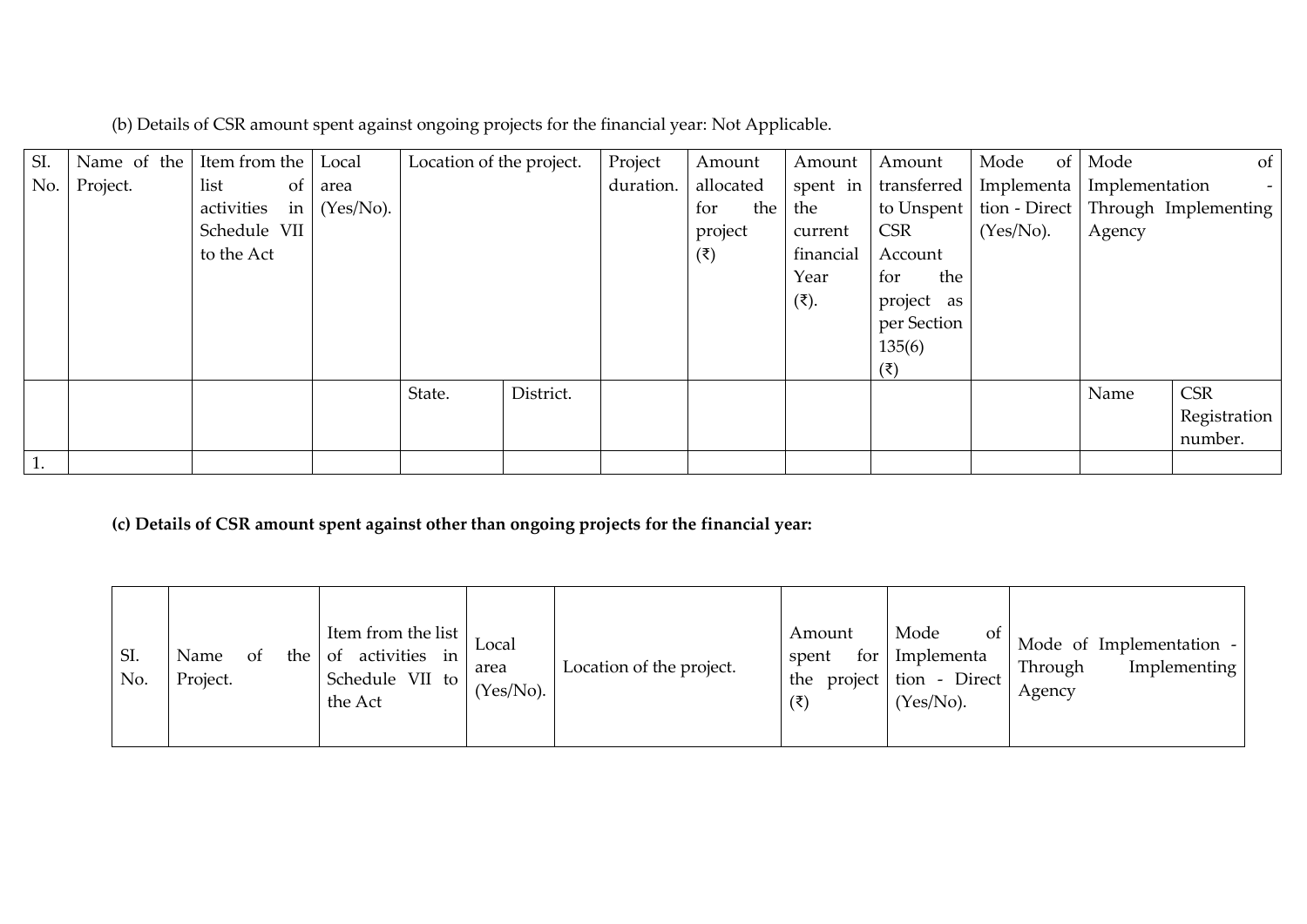|                |                                                                                                                       |                                                          |     | State.    | District.      |          |        | Name      | <b>CSR</b><br>Registration<br>number. |
|----------------|-----------------------------------------------------------------------------------------------------------------------|----------------------------------------------------------|-----|-----------|----------------|----------|--------|-----------|---------------------------------------|
| 1.             | Provision of 15<br>desktop<br>computers $\&$ 2<br>printers to Zilla education<br>High<br>Parishad<br>school in Kothur | Promoting                                                | Yes | Telangana | Ranga<br>Reddy | 8,16,685 | Direct | <b>NA</b> | <b>NA</b>                             |
| $\overline{2}$ | Provision of face<br>masks to police including<br>personnel                                                           | Promoting<br>health<br>care<br>preventive<br>health care | Yes | Telangana | Ranga<br>Reddy | 57,143   | Direct | <b>NA</b> | <b>NA</b>                             |
| Total          |                                                                                                                       |                                                          |     |           |                | 8,73,828 |        |           |                                       |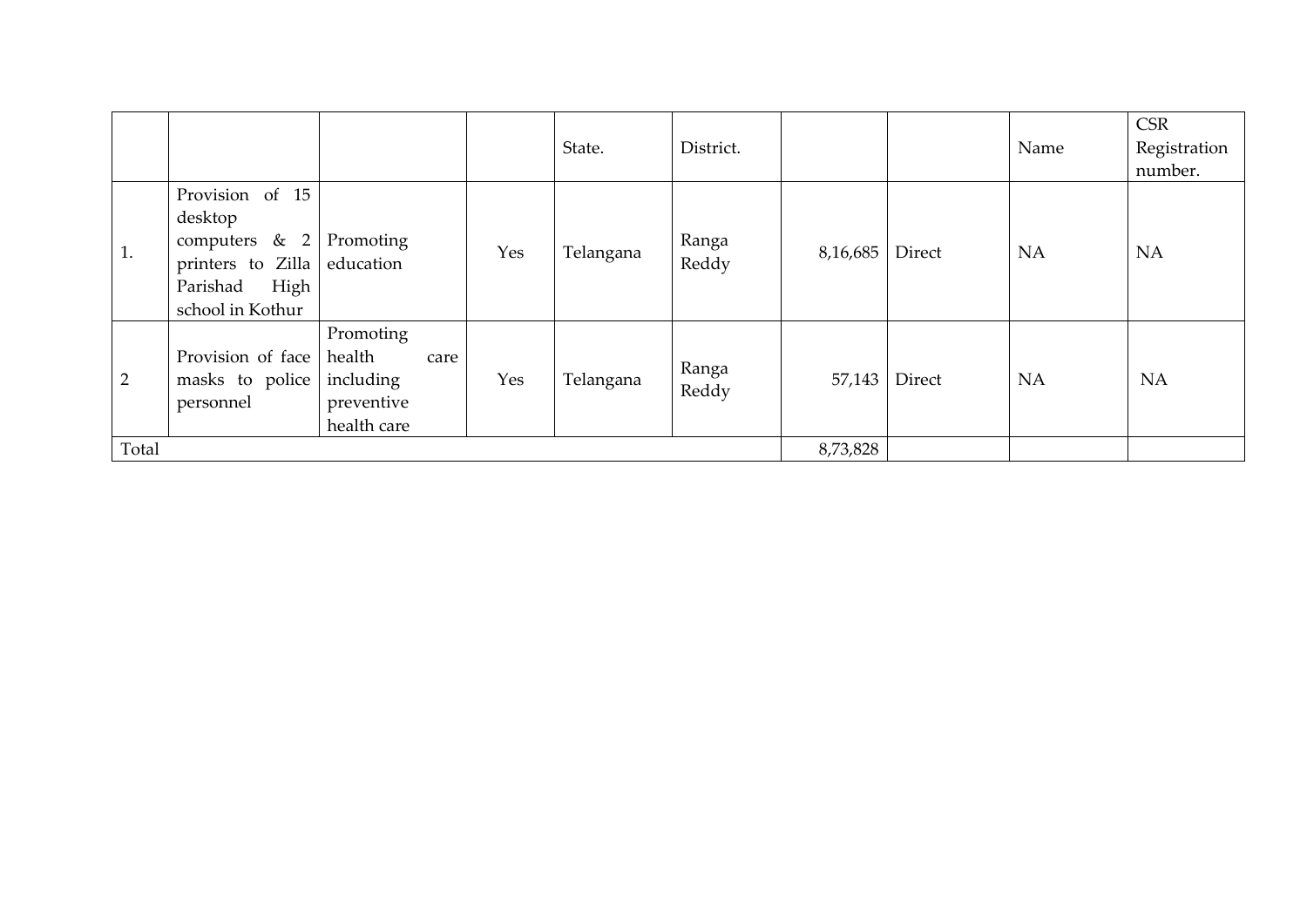- (d) Amount spent in Administrative Overheads: Nil
- (e) Amount spent on Impact Assessment, if applicable: Nil

(f) Total amount spent for the Financial Year (8b+8c+8d+8e): ₹8,73,828

(g) Excess amount for set off, if any: ₹6,540

| SI. No. | Particular                                 | Amount $(\bar{\zeta})$ |
|---------|--------------------------------------------|------------------------|
| (i)     | Two percent of average net profit of the   | 8,67,288               |
|         | company as per section 135(5)              |                        |
| (ii)    | Total amount spent for the Financial Year  | 8,73,828               |
| (iii)   | Excess amount spent for the financial year | 6,540                  |
|         | $[(ii)-(i)]$                               |                        |
| (iv)    | Surplus arising out of the CSR projects or | NA                     |
|         | programmes or activities of the previous   |                        |
|         | financial years, if any                    |                        |
| (v)     | Amount available for set off in succeeding | 6,540                  |
|         | financial years $[(iii)-(iv)]$             |                        |

9. (a) Details of Unspent CSR amount for the preceding three financial years:

| SI.No.         | Preceding | Amount      | Amount               |                 |                    | Amount transferred to any   | Amount               |
|----------------|-----------|-------------|----------------------|-----------------|--------------------|-----------------------------|----------------------|
|                | Financial | transferred | spent in             | fund            | specified          | under                       | remaining            |
|                | Year.     | to Unspent  | the                  |                 |                    | Schedule VII as per section | to be spent          |
|                |           | <b>CSR</b>  | reporting            | 135(6), if any. |                    |                             | in                   |
|                |           | Account     | Financial            |                 |                    |                             | succeeding           |
|                |           | under       | Year $(\bar{\zeta})$ |                 |                    |                             | financial            |
|                |           | section 135 |                      |                 |                    |                             | years $(\bar{\tau})$ |
|                |           | (6)         |                      |                 |                    |                             |                      |
|                |           | (₹)         |                      |                 |                    |                             |                      |
|                |           |             |                      | Name            | Amount             | Date<br><sub>of</sub>       |                      |
|                |           |             |                      | of the          | $(\overline{\xi})$ | transfer.                   |                      |
|                |           |             |                      | Fund            |                    |                             |                      |
| 1              | 2017-18   |             |                      | <b>NA</b>       |                    |                             | Nil                  |
| $\overline{2}$ | 2018-19   |             |                      | <b>NA</b>       |                    |                             | Nil                  |
| 3              | 2019-20   |             |                      | <b>NA</b>       |                    |                             | Nil                  |

b) **Details of CSR amount spent in the financial year for ongoing projects of the preceding financial year(s): Not Applicable.**

10**. In case of creation or acquisition of capital asset, furnish the details relating to the asset so created or acquired through CSR spent in the financial year: Not Applicable.**